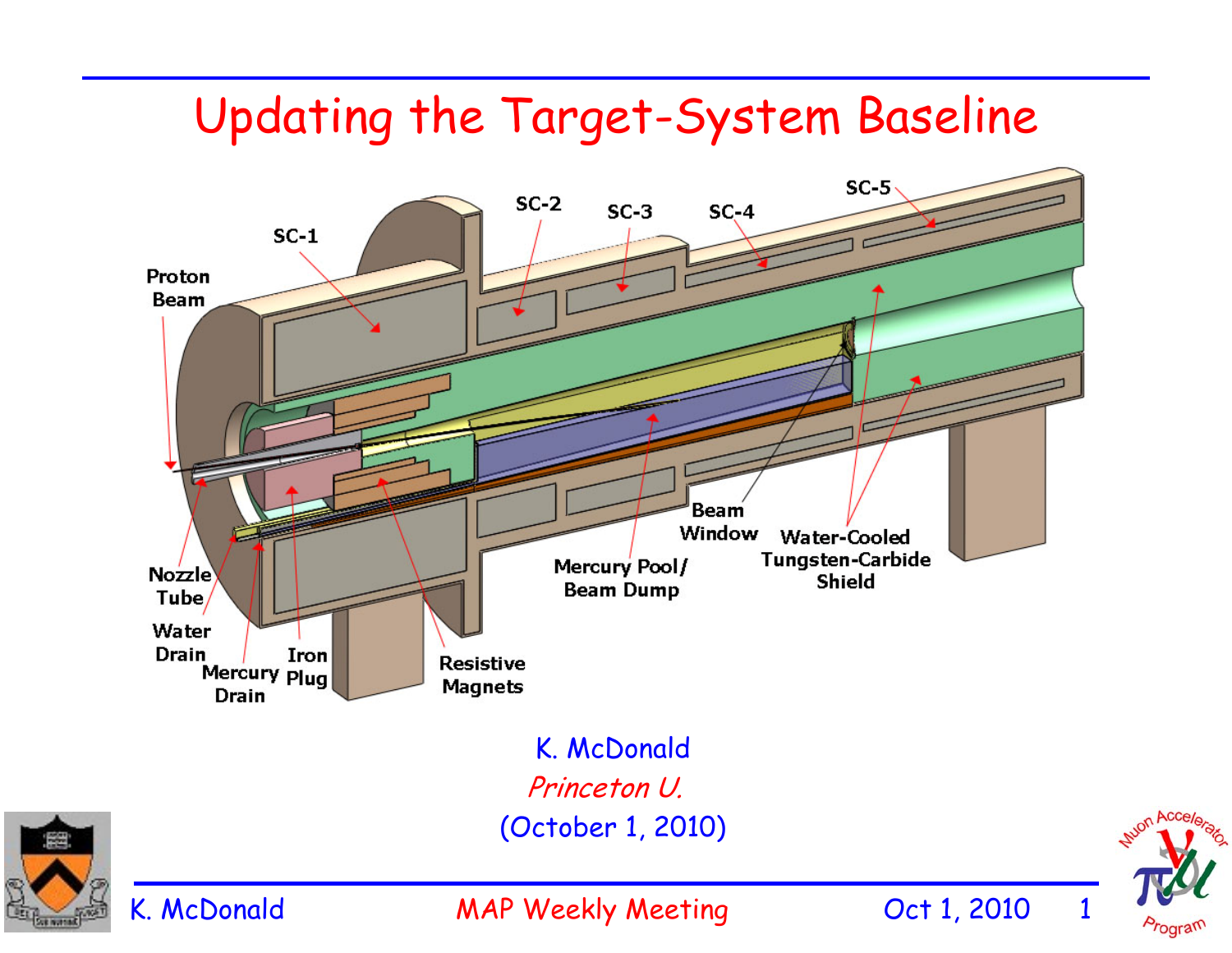## General Issues

The present baseline is more of a concept (Palmer, 1994) than an engineering design.

- The present parameters were set during the 2001 Feasibility Study II, and are largely reasonable guesses.
- The most speculative aspect of the target-system concept (use of a free mercury jet target inside a 20-T solenoid) has been validated by the CERN MERIT experiment.
- As we look more into the technical details of the target system, we find that it needs a major "makeover", although we believe the over concept is sound.
- The biggest issue is management of the heat load and radiation damage from the 4 MW of beam power, of which about 80% is dissipated in the target system (with  $\sim$  20% going into the "front end"). [Only 10% of the power is dissipated in the target itself.]
	- The concept is to line the superconducting magnet string with a shield of water-cooled tungstencarbide spheres. [10% of the beam power is dissipated in the inner SS jacket of the shield.] The baseline shield is almost certainly inadequate.
	- A thicker shield implies a larger bore for the 20-T magnet, larger stored energy, and larger risk for this critical component.
	- The viability of the cooling of the shield is unknown.
	- The shield must be extended well into the "front end" (50-100 m more?) with significant (but presently unknown) cost consequences.
- Compared to the issue of the shield, the issue of the viability of the mercury pool as a beam dump is minor, but little understood.
- Other significant issues include the iron plug (can we get rid of it), the downstream beam window, and the target itself (including the mercury circulation system).



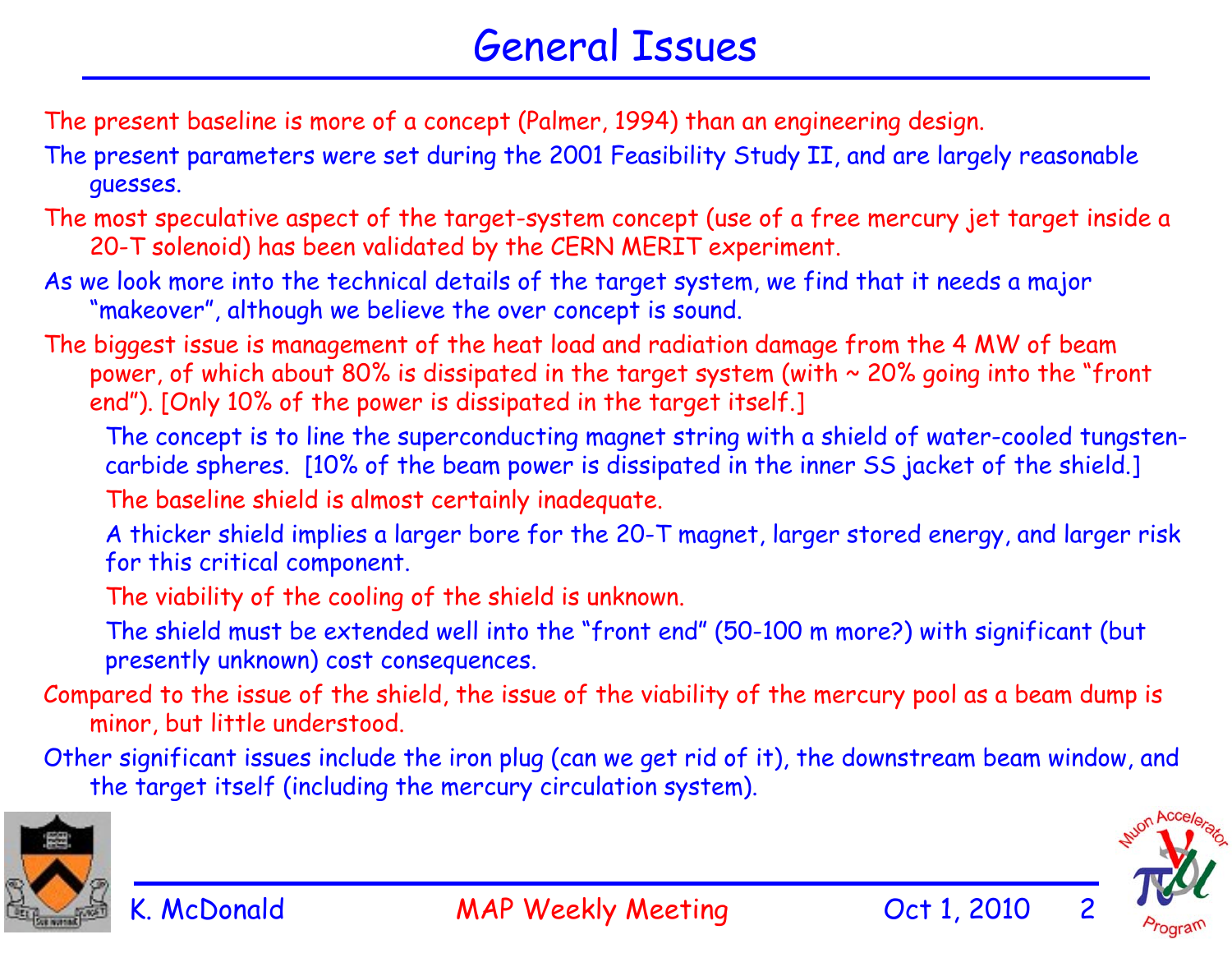## Near-Term Activities

- The IDSNF desires a better baseline (by end October) for the Interim Design Report (to be completed in 2010).
- The issues are too complex to make changes now to the target-system such that we are confident that a revised baseline is both viable and affordable.
	- Still 20-T magnet, with a mercury jet target.
	- Inner radius of magnets should be increased to accommodate more shielding, but we are not yet prepared to make a "baseline" recommendation on this.
	- Change length of the taper down to 1.5 T to be 15 m.
	- Revisions to beam and jet size and angles appropriate for 8 GeV protons have been studied and can be recommended.
- There is a similar pressure within MAP to (re) define the target-system baseline "soon", and to introduce "change control procedures" to manage subsequent changes.
- The target-system baseline is expected to undergo an external review "soon", with a (tentative) charge to the committee to comment on:
	- 1. What has the experimental program (including MERIT) established / not established?
	- 2. Is the proposed initial configuration likely to meet its requirements?
	- 3. Is the documentation describing the initial configuration adequate? How can it be improved?
	- 4. What are the main risks and uncertainties associated with the proposed initial configuration, and what actions should be taken to mitigate the risks and reduce the uncertainties?
	- 5. Are the proposed fall-back options appropriate?